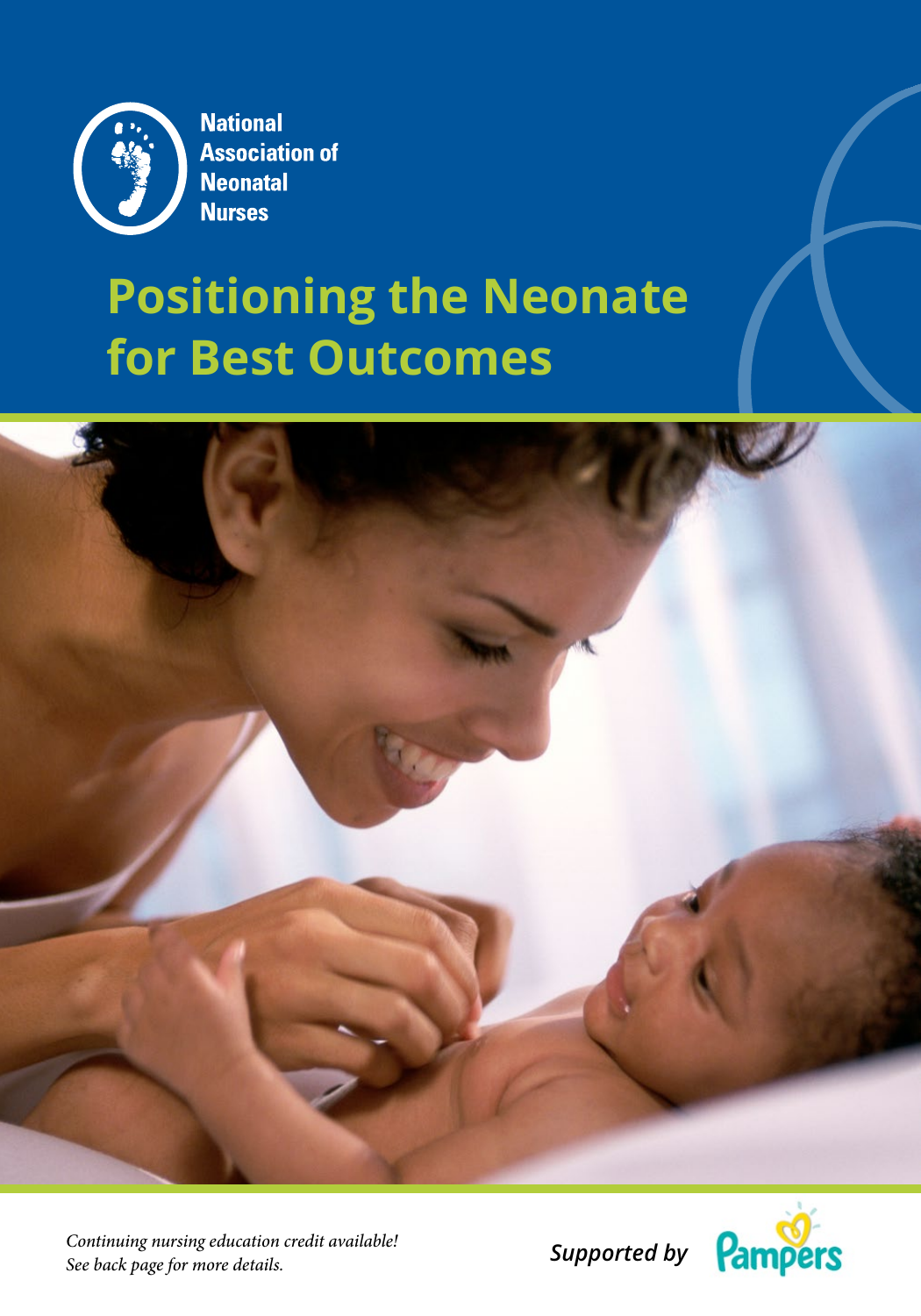# **Positioning the Neonate for Best Outcomes**

*Elizabeth Drake, MN NNP RNC-NIC CNS, CHOC Children's at Mission Hospital*

## **Background**

During the third trimester, the uterus provides the ideal environment for the developing fetus. The physical environment offers the perfect boundary for bone growth and the proper development of muscles, joints, and tissue. The uterus also provides the physical environment to support a position of physiologic flexion (PF), encouraging not only neuromuscular development, but also self-regulation. When an infant is born prematurely, abnormal development of the musculoskeletal system can occur, resulting in long-term effects on the functionality and integrity of muscles, motor development, and mobility. In these cases, the shape and alignment of the infant's musculoskeletal system instead is established by each position the infant experiences under our care in the neonatal intensive care unit (NICU; Sweeney & Gutierrez, 2002). As neonatal clinicians, we play a pivotal role in laying the foundation for and supporting positioning practices that will promote the integrity, control, and organization of the musculoskeletal, posture, and sensorimotor systems. We also have the responsibility to educate parents on the importance of these practices for improved outcomes.



# **Physiology/Pathophysiology**

The initial building of the neural architecture of each sensory system occurs in the last 15 to 18 weeks of fetal life through the first 3 to 5 months of neonatal life (Graven & Brown, 2008). The third trimester supports the development of the motor system. Premature infants are deprived of uterine crowding during this time. This trimester also encourages the development of PF, a position characterized by shoulder flexion, scapular protraction, hip and knee flexion, and posterior pelvic tilt, ultimately encouraging midline orientation (Waitzman, 2007). These influences on development can impact early and future skill acquisition, such as feeding (Grenier, Bigsby, Vergara, & Lester, 2003), and if absent, later can interfere with the infant's ability to interact with and attach to caregivers (Madlinger-Lewis et al., 2014).

It is necessary to understand how prenatal experience shapes future development and to consider the different

and changing experiences the infant has in the NICU. The infant has experienced a consistent pattern of sensory experiences prior to birth. When the fetus moves in the uterus, that movement generates a proprioceptive feedback loop as well as organized tactile input from changes in the pressure on the skin. During a 9-month pregnancy, the fetus has the opportunity to develop history and familiarity with the redundancy of this movement and stimulation (Lickliter, 2011; Robertson & Bacher, 1995).

The in-utero environment provides the perfect foundation for the musculoskeletal system. Fetal and neonatal movements and the development of posture contribute to the shaping of joints, skull, and spinal curvatures that lead to coordinated motor development and function. Although the major development of muscle tissue occurs prior to birth, differentiation of muscle fibers is not complete until term (Sweeney & Gutierrez, 2002). The importance of stimulation from in-utero movement also is vital for bone development. Bone formation begins in the eighth week of gestation and continues until 20 to 30 years of age. The fetus is consistently experiencing stimulation of bone formation and growth through constant foot bracing and stretching of extremities while in the uterus. Bone density decreases with inactivity; therefore, during prolonged hospital stays without physical and chemical stimulation, the infant is at greater risk for bone demineralization (Litmanovitz et al., 2003; Sweeney & Gutierrez, 2002).

Once musculoskeletal maturation occurs in the ideal environment and under ideal physiologic conditions, functional maturation, which involves posture, tone, and movement, can occur. Movement evolves during a term pregnancy within a well-contained, gravity-free world. As the infant grows, space decreases and the infant's body becomes increasingly flexed. Each time there is extension of the extremities, resistance is met that leads to recoil and a return to physiologic flexion, which is vital for normal development of body control and movement. This is the principle of activity-dependent development**.** Each time the infant extends and reaches, he or she is brought back to flexion, midline, and a contained position, which supports a calm and self-regulated infant. Neural connections are activated and strengthened and become the dominant pattern. Movement within the uterus is never static. There is a constant free-flow activity pattern with consistent recoil to midline. As the infant grows, musculoskeletal maturation progresses; caudal cephalic with flexion starts in the lower extremities at around 29 weeks and progresses to the upper extremities by 36 weeks. By the end of a term pregnancy, the infant is equipped with muscle tone and power, posture, and movement patterns that can respond to a dynamic extra-uterine world.

The environment of the NICU exposes infants to multiple stressors that can play a role in altering the infant's course and outcomes of normal brain and motor system development. The neonate is influenced by external experiences and stimulation of the physical environment. The physical environment involves space and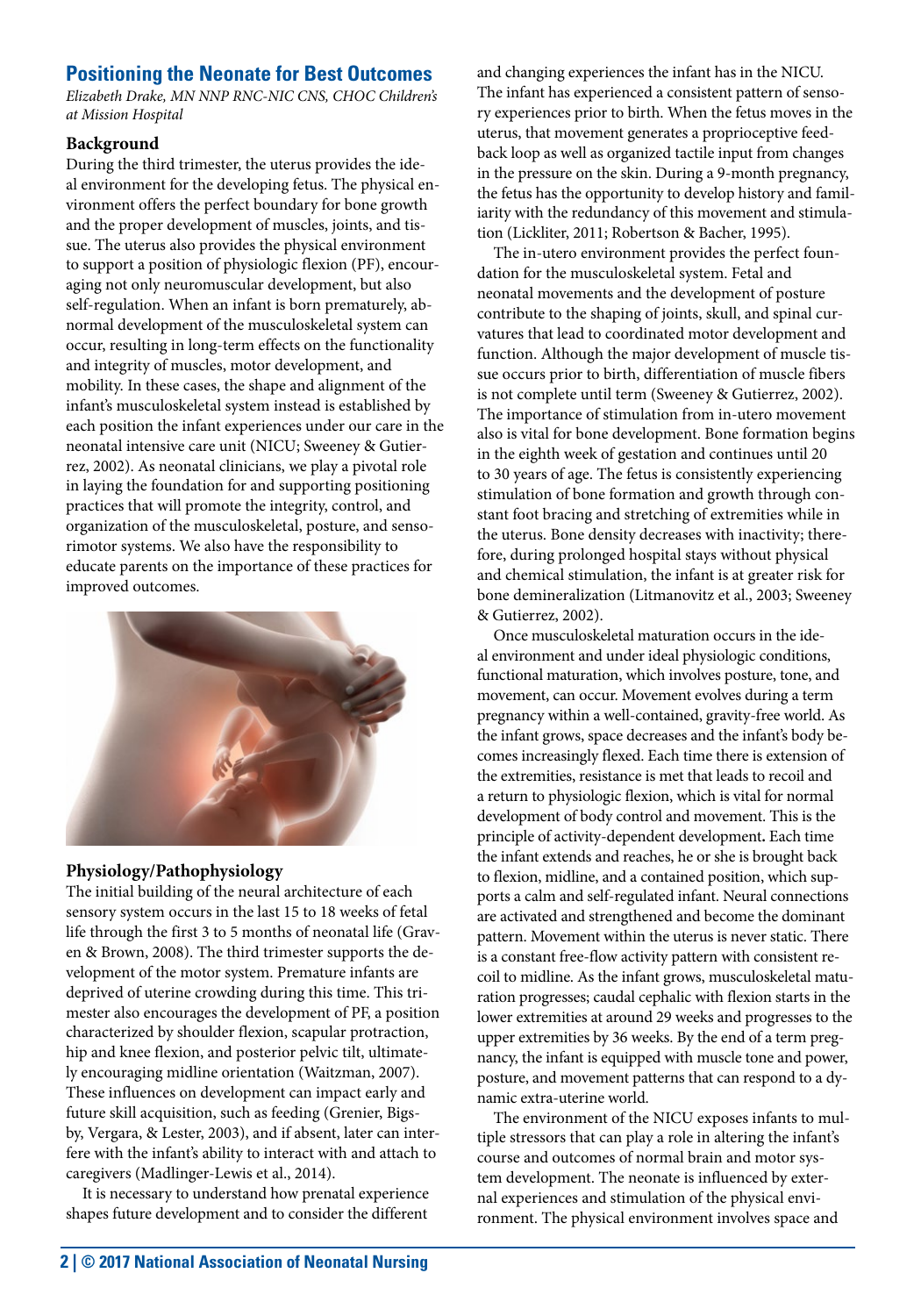the characteristics of that space, which affects position, movement, motor development, and ultimately the ability to move (Graven & Brown, 2008).

When an infant is born prematurely, muscle tone, posture, and movement progression must adapt to gravity before the musculoskeletal system is ready to deal with these forces. The premature infant has to complete the natural process in the extra-uterine world. Without the support of the contained uterine environment, the underdeveloped infant's resting posture becomes flat, extended, and asymmetrical, with the head to one side and the extremities abducted and externally rotated (Sweeney & Gutierrez, 2002; Hunter, 2010). When newborns are positioned in different postures and positions, they experience different forces of pressure on joints and muscles that can positively influence the development of mechanoreceptors (sensory receptors that respond to mechanical pressure or changes) in preparation for coordinated movement. However, acutely ill (extremely low birth weight, extracorporeal membrane oxygenation, high frequency oscillatory ventilation, surgical) infants that are positioned in restrictive positions and subjected to prolonged resting or flat postures experience constant joint compression with minimal mechanoreceptor change. This can contribute to skeletal deformation, muscle shortening, and restricted mobility of joints (Gerard, Harris, & Thach, 2002; Hunter, 2010; Sweeney & Gutierrez, 2002; Toso, 2015). Studies show that there are substantial abnormalities in infants who were in a single position for a period of time. Muscular shortening developed early, with abnormal movement and disorganization and abnormalities of sensory motor skills. Infants also showed muscle extension of the posterior axis of the body that could affect eventual milestones such as rolling over and sitting up with support of their arms (Vaivre-Douret & Golse, 2007).

#### **Benefits of Proper Positioning**

Infant position can play a key role in the function of the pulmonary, digestive, and autonomic systems of the neonatal infant.

#### **Respiratory Status**

Prone position has been shown to increase PaO2 and tidal volume and improve chest-abdominal synchrony (Gouna et al., 2013). Findings include more central apneas, yet fewer obstructive apneas. The incidence of central apnea while prone reinforces the importance of modeling safe sleep practices prior to discharge (Bhat et al., 2006; Visscher et al., 2015). Another study (Gouna et al., 2013) compared breathing patterns in prone, supine, and lateral positions and found infants in prone and left-lateral positions had higher oxygen saturations, arterial oxygenation, and chest-abdominal wall synchrony, and concluded that prone positioning in oxygen-dependent infants could play a role in optimizing their respiratory status. A *Cochrane* review (2012) did not find statistical significance in long-term clinical benefits between positions but found improved oxygenation in the prone position. Aly et al. (2015) looked at the effect positioning had on the incidence of tracheal aspiration in ventilated infants. Infants in the right lateral

Pampers

versus supine position had a decrease in pepsin as a marker of gastric aspiration in tracheal aspirates.

#### **Reflux**

Left lateral positioning has been found to decrease gastroesophageal reflux (GER) episodes during the first half of the postprandial period. Prone positioning is more effective in reducing GER exposure in the late postprandial period. Right lateral position is generally beneficial in decreasing gastric aspirates, although left lateral position is more highly preferred. Positioning can be a good non-pharmacologic strategy to manage both acid and nonacid GER episodes in preterm infants (Corvaglia et al., 2013).

#### **Pain/Stress and Self-Regulation**

Swaddling or facilitative tucking (FT)—when an infant's arms and legs are flexed midline and close to their trunk during painful procedures has been shown to be effective in the relief of acute neonatal pain and has been beneficial during some procedures (Krishnan, 2013). The relationship between self-regulatory and stress behaviors and infant position has been studied (Grenier et al., 2003). The side-lying uncontained position revealed the highest number of self-regulatory behaviors, with the fewest occurring in the prone and contained position. The highest number of stress behaviors was seen in the side-lying uncontained position. The lowest number was seen when the infant was prone and contained. In some positions, the infant may be at greater risk of experiencing stress, yet unable to perform self-regulatory motor behaviors because of muscle weakness and the effects of gravity. Self-regulatory motor behaviors in a particular position also may reveal the infant's attempt to cope with increasing stress (Grenier et al., 2003).

#### **Sleep**

Sleep is a process critical to neurosensory development. An environment that protects sleep and its cycles is essential for development of long-term brain synapses (Graven, 2006). The surrounding environment makes a difference not only in promoting sleep, but also in infant positioning. Gerard et al. (2002) showed that infants were noted to sleep longer and with greater efficiency when in prone position and had more arousals when supine. Although prone positioning is beneficial, it is vital that the infant is placed prone only during their NICU stay and while on cardio-respiratory monitoring. It is our responsibility to transition the infant Back to Sleep and to role-model safe sleep behaviors prior to the infant being discharged (AAP Technical Report on SIDS, 2011).

## **Musculoskeletal Malformation and Functional Limitations**

The main objectives in infant positioning are to

- provide support and posture for movement
- optimize skeletal development and biomechanical alignment
- provide controlled exposure to varied proprioceptive, tactile, and visual stimuli
- promote calmness and aid in regulating the behavioral state (Toso, 2015).

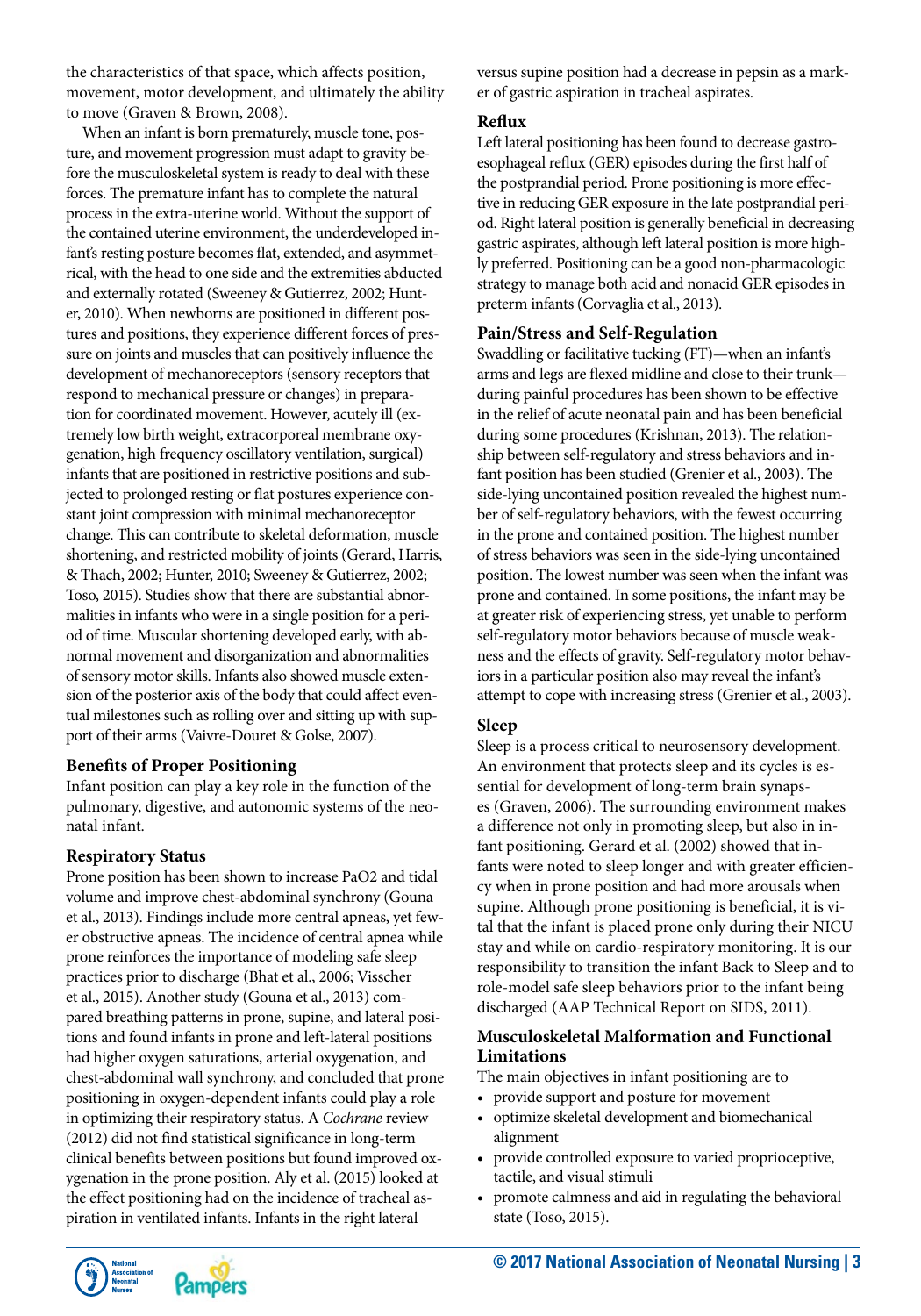## **Head/Skull/Neck**

#### **Improper Position Hyperextended neck**



Premature infants are susceptible to developing two deformities of their head/skull as a result of consistent pressure on those malleable areas. Scaphocephaly is the narrowing or elongation of the anterior and posterior axis from consistent side-to-side positioning. Brain metrics including bifrontal and biparietal diameters have been shown to be highly correlated with brain tissue volume (Smith et al., 2011). The second deformity is plagiocephaly, an asymmetric flattening of the occiput with a tendency toward increase in torticollis. This has been the more recent morbidity since Back to Sleep practices were introduced (Sweeney & Gutierrez, 2002). Recent data show that head turn preference in the preterm infant is not associated with medical factors in the NICU but was associated with early neurobehavioral and asymmetric movement patterns. It also was a marker for adverse developmental outcomes at age 2 years (Dunsirn, Smyser, Liao, Inder, & Pineda, 2015).

NICUs recently have focused on head positioning as a neuroprotective strategy. Evidence-based literature reviews have shown that intraventricular hemorrhage can be caused by shifts in cerebral perfusion when normal care practices occur. This is attributed to possible venule leakage of blood from occlusion of the jugular vein when the head is turned in the side-to-side position rather than midline. Many units have adopted a "head midline," maintaining the infant in supine or side-lying positions for 72 hours (Malusky & Donze, 2011).

#### **Extremity Malalignment**

Extremity malalignment related to positional hypotonia is common in preterm infants unless there is priority placed on proper positioning during the neonatal period. The primary sites of extremity malalignment include the shoulders, hips, and feet. Scapular adduction with shoulder elevation and external rotation (shoulder retraction) can occur from a postural pattern ("W" arm position) when the infant is in supine extension (Sweeney & Gutierrez, 2002).

A hip position with excessive abduction and external rotation ("M" leg position) is associated with ilio-tibal band shortening and with ankle eversion (Sweeney & Gutierrez, 2002; Hunter, 2010).

#### **Morbidity**

#### **Hyperextended neck**

- Failure to regularly reposition head
- Preferential head turn to right
- Right lateral gaze
- Plagiocephaly (flattened occiput) and dolichocephaly



• Scaphocephaly



- Torticollis
- Hyperextended neck and retracted shoulders
- Lateral trunk curvature

#### **Functional Limitation**

- Difficulty with head centering and midline arm movement in supine position
- Limited head control in prone position and sitting
- Limited downward gaze (visual tracking)
- Right hand preference
- Delayed, decreased, or limited fine motor skills
- Delayed, decreased, or limited hand-eye coordination

Another possible adverse effect is an increased risk of developing hip dysplasia as a result of swaddling the hips in extension and adduction. Epidemiologic studies have shown that the incidence of this is highly correlated with the traditional use of swaddling for newborn infants (van Sleuwen et al., 2007). Traditional swaddling with the lower extremities fully extended and wrapped together can cause hip subluxation. A systematic review of swaddling noted that developmental hip dysplasia is more prevalent when the lower limbs are bound and not free to move. The concept of safe swaddling does not restrain hip motion, but rather allows the hips to remain in the naturally flexed and abducted position. Other contributors to external rotation may be oversized or backward-positioned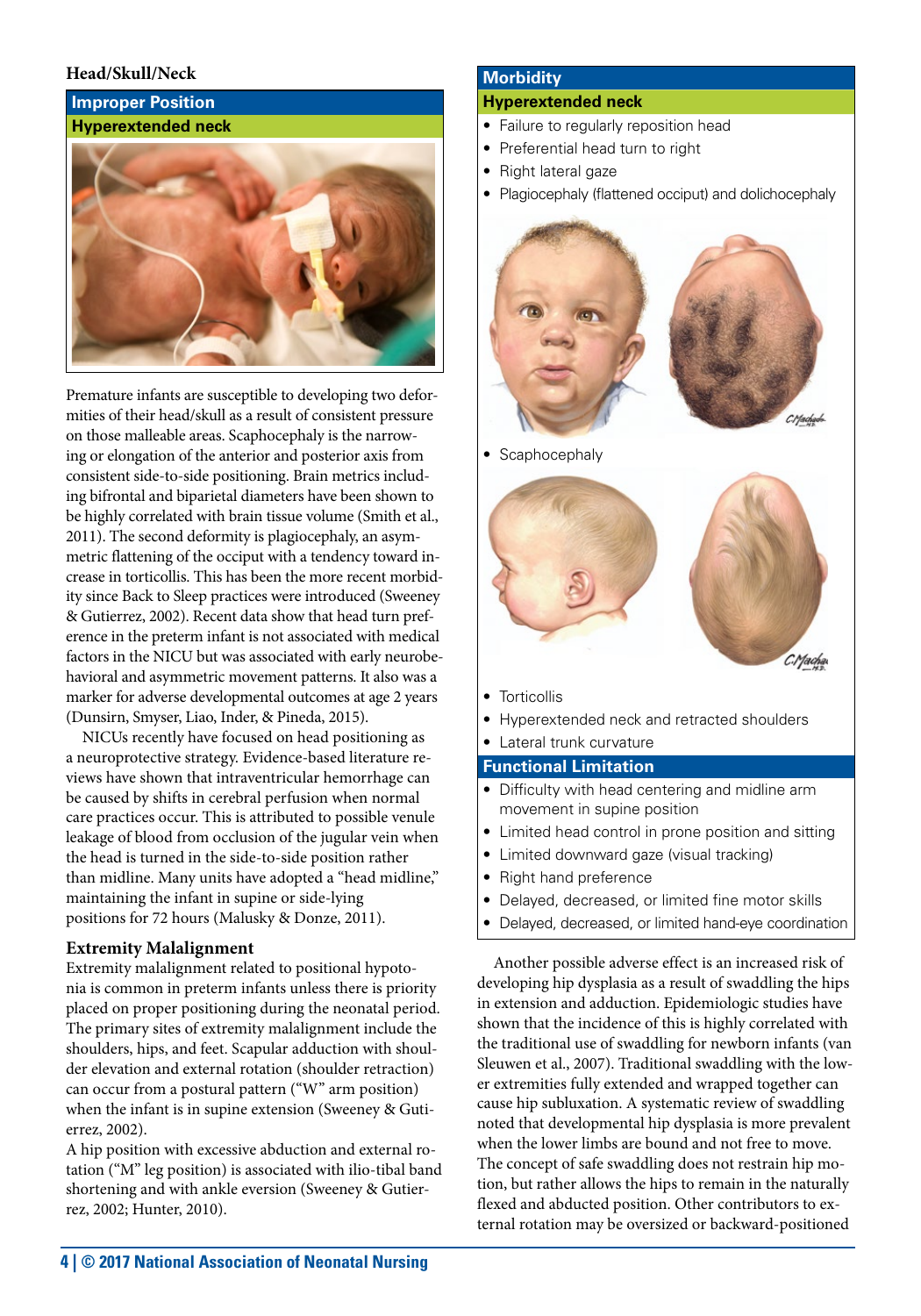#### **Improper Position**

#### **Extended body with externally rotated hips and ankle eversion**



• Improper diapering (too large or placed backward) leading to hip abduction



• Externally rotated ankle eversion • Extended body



- Shoulder external rotation and retraction
- Muscle tightening of the neck extensors
- Scapular retraction
- Increased neck tone and arching
- Hip abduction
- External rotation
- Knee flexion
- External tibial torsion
- Ankle eversion

#### **Morbidity Functional Limitation**

- Decreased ability for hand-to-mouth activity
- Inability to prop in prone position needed for head control, rolling over, and crawling
- Delayed transitioning in and out of prone position and sitting
- Hip stability for four-point crawl
- Wide base gait and excessive out-toeing
- Difficulty rolling over
- Pronation in standing—immature flat foot pattern with delayed heel-to-toe pattern
- Delayed walking

#### **Tight swaddle**



# • Lack of ability to discover and push against boundaries

- Lack of ability to move hands to mouth
- Lack of bone and muscle development

# **Improper Position Morbidity** *Morbidity* **Functional Limitation**

- Decreased ability for hand-tomouth activity
- Poor range of motion
- Contractures
- Decreased ability to self quiet

diapers. The infant's hips should be positioned in slight flexion and abduction during swaddling or diapering. The infant's knees also should be maintained in slight flexion (Schwend, Shaw, & Segal, 2014).

## **Goal of Supportive Positioning and Positioning Practices**

It can be challenging for neonatal caregivers to support the neonate's low postural tone when medical equipment and interventions are necessary for care. Positioning for these infants can reinforce positions of extension of the

neck, trunk, and extremities. The goals of safe infant positioning are to

- support proper posture and movement
- optimize skeletal development and biomechanical alignment
- provide controlled exposure to varied proprioceptive, tactile, and visual stimuli
- support physiologic stability and a calm and regulated behavioral state
- support optimal neuro-motor development (Sweeney & Gutierrez, 2002; Vaivre-Douret, Ennouri, Jrad, Garrec, & Papiernik, 2004; Chizawsky & Scott-Findlay, 2005).

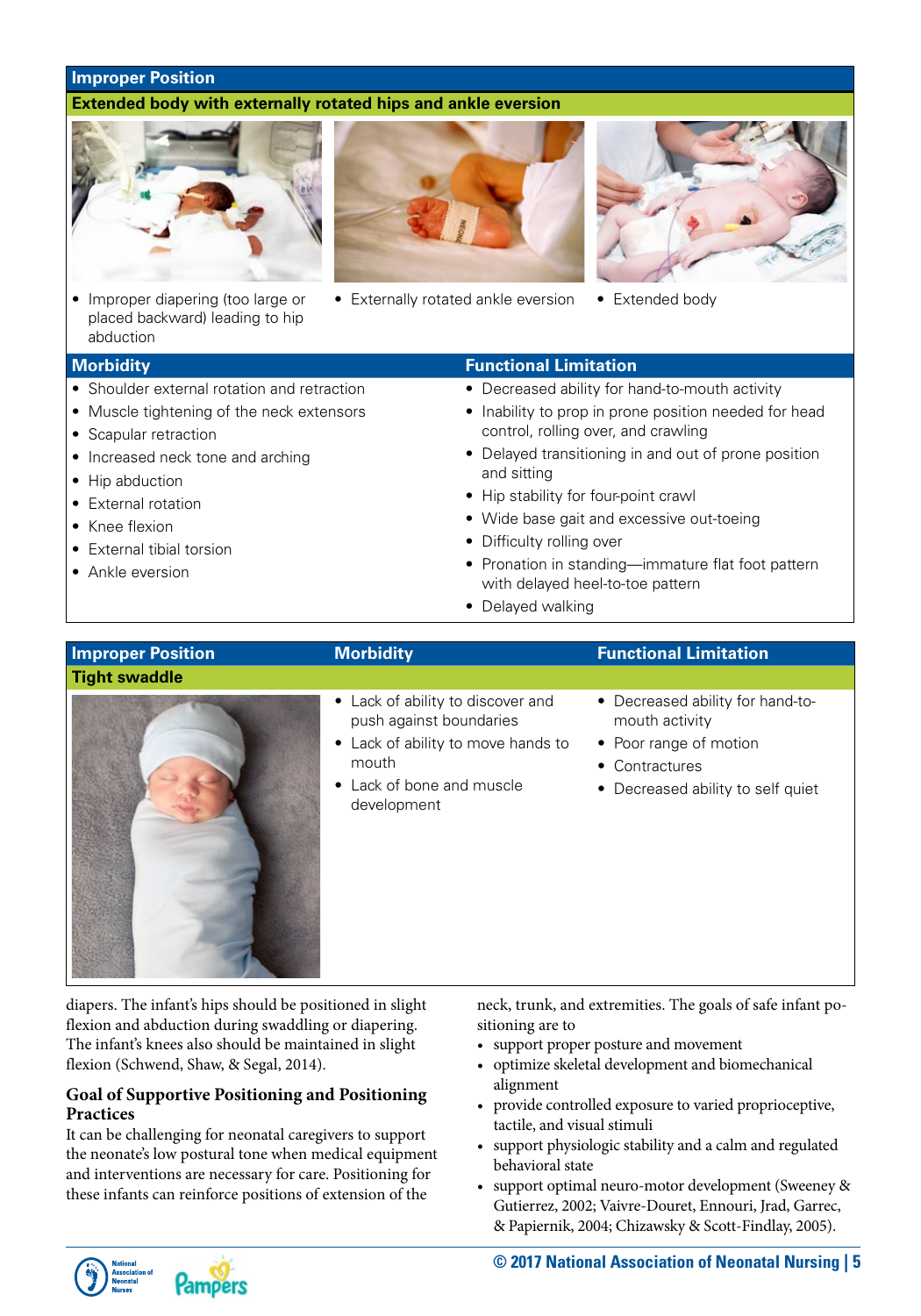Caregiver practice for positioning principles and positioning supports should facilitate the following:

- flexed, midline, and contained position
- head and neck in midline and neutral
- shoulders rounded to promote hands toward midline
- trunk in "C" curve
- pelvis in posterior tilt (rounded lower back)
- symmetrical hip and legs in flexion and neutral rotation
- foot support for bracing (Sweeney & Gutierrez, 2002; Hunter, 2010).

Neonatal positioning guidelines and practices should support optimal positioning and infant sleep while performing essential caregiving activities. When developing guidelines for positioning practices, the following elements are recommended:

- standardized appropriate positioning strategies with use of alternative positioning supports. Infants positioned with alternative supports rather than traditional positioning methods (blanket rolls) have less asymmetry at hospital discharge (Madlinger-Lewis et al., 2014).
- infant positioned and handled in flexion, containment and alignment during all caregiving activities
- infant position is assessed with every experience and modified to support symmetric development
- positioning supports are utilized and transitioned until removed in preparation for Back to Sleep
- tummy-to-play practices are integrated into care as the infant demonstrates physiologic flexion of the upper body in supine
- promote outcomes that reduce motor changes after hospital discharge (Coughlin, Gibbins, & Hoath, 2009; Toso, 2015; Lacina et al., 2015).

# **Transitioning to Safe Sleep**



Back to Sleep practice is vital for safe care and is a practice that should be taught to all parents of newborn and preterm infants prior to discharge. The 2011 American Academy of Pediatrics Safe Sleep policy statement states: "Preterm infants are at increased risk of SIDS, and the association between prone sleep position and SIDS among low birth weight infants is equal to, or perhaps even stronger than, the association among those born at term. Preterm infants and other infants in the NICU should be placed in the supine position for sleep as soon as the infant is medically stable and significantly before the infant's anticipated discharge, by 32 weeks'

postmenstrual age…." The resource for this recommendation (Committee on Fetus and Newborn, 2008) states that "hospitalized preterm infants should be kept predominantly in the supine position, at least from the postmenstrual age of 32 weeks onward, so that they become acclimated to supine sleeping before discharge." Because of this recommendation, units have established guidelines that wean infants from developmental supports at 32 weeks post conceptual age or when placed in an open crib.

It would be easy if we could say all premature infants are alike. We know that is not true. Rather, our approach should be to ask questions that address each infant's physiologic and neurodevelopmental needs as we develop weaning guidelines from developmental supports, such as

- Does a baby born at 23 to 25 weeks gestation have the same needs at 32 weeks that a 30- to 31-week infant has at 32 weeks?
- Do high-risk infants get the sleep needed for infant growth when developmental supports are removed and the infant is consistently placed supine?
- Should our goal be to look at each infant's maturational needs rather than at the definitive gestational age and wean supports accordingly?
- Can an interdisciplinary plan be created to remove supports based on an infant's individual needs and the goal of Back to Sleep 1 to 2 weeks prior to discharge?

# **Parent and Family Integration and Partnership**

Becoming a parent is an emotional experience and one of great anticipation in normal circumstances. However, most parents are not ready for the premature birth of their infant. Providing education and information to parents about their infant's condition is vital in relieving anxiety in the foreign world of the NICU. As healthcare professionals, we have a responsibility to educate, support, and encourage parental bonding and attachment through everyday experiences. Potential steps toward this goal are to

- empower parents to assume the role of parent and advocate (Melnyk et al. 2006)
- provide neurodevelopment education and support focusing on the following:
- comfort and security through consistency of presence
- providing positive and nurturing experiences
- providing touch, positioning, and handling that is supportive, such as skin-to-skin care
- partnering with staff to decrease infant's stress and pain
- recognizing the importance of sleep to growth and brain development (Craig et al., 2015)
- help parents identify infant stress and engagement cues. Parents trained in recognizing stress cues and providing care that decreases those behaviors had more sensitivity to their infants and responded appropriately to their cues (Milgrom et al., 2013; Craig et al., 2015).
- help parents identify calming positions and measures for care practices, such as FT (Cignacco et al., 2010)
- encourage skin-to-skin care and supportive touch and positioning when holding and feeding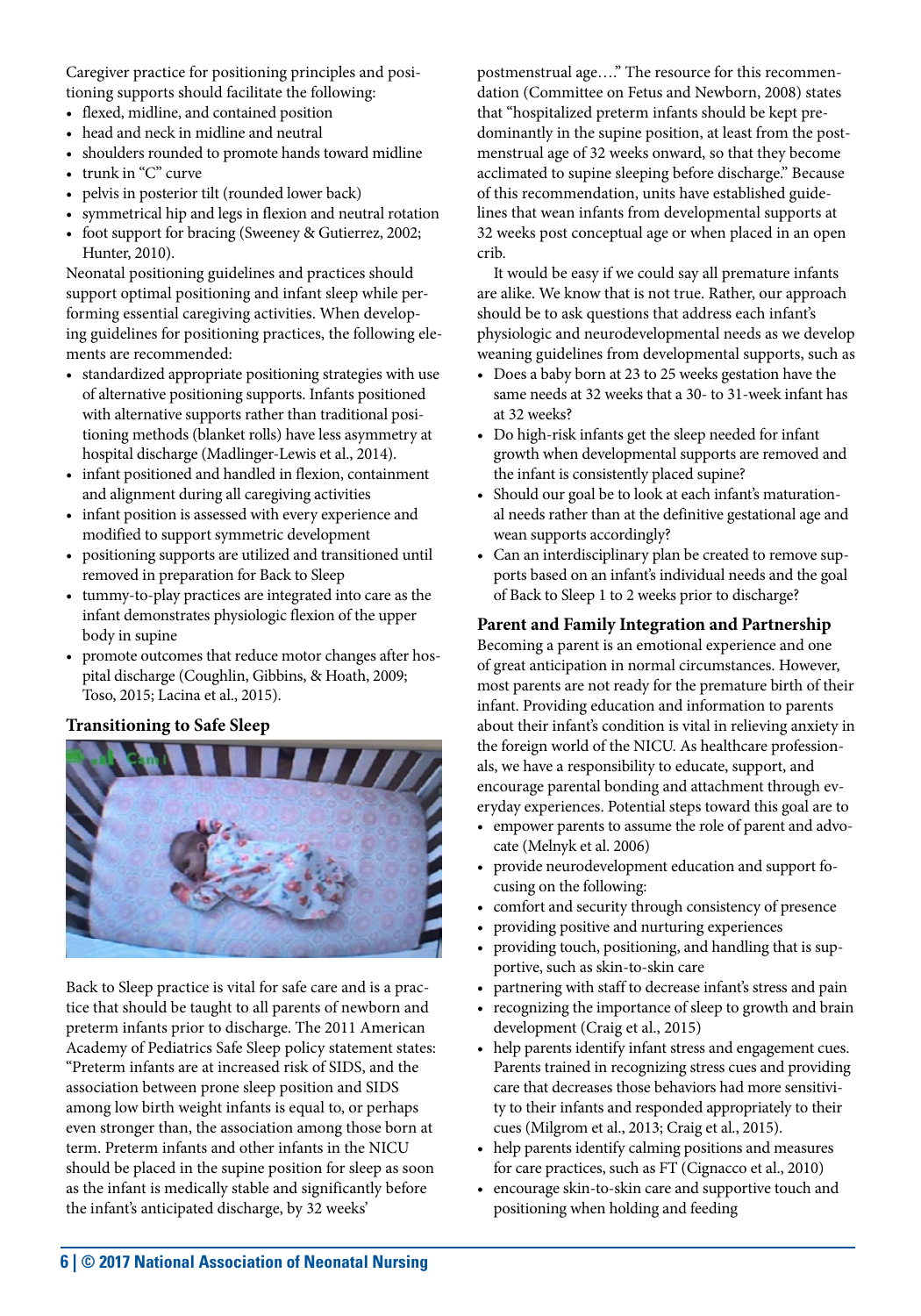• educate parents on safe sleep practices.

Proper developmental positioning does not end at discharge. As healthcare providers, we have a pivotal role in educating and encouraging parents to continue shaping their infant's musculoskeletal system during the first year of life, when maximum plasticity occurs. Elements of teaching and role modeling include

- preventing plagiocephaly by changing the direction of the infant's head in the crib
- placing head and trunk rolls in car seats and swings to maintain the head in midline
- emphasizing the importance of tummy time to strengthen the neck, arms, and trunk for the milestones of rolling, sitting, and standing
- discussing the importance of developmental follow-up programs and incorporating their recommendations
- encouraging parents to report signs of head flattening, lateral head tilt, strong head turn preference, or asymmetrical arm use (Craig et al., 2015).

#### **Implications/Summary**

An important goal of individualized supportive care is to support self-regulatory abilities (i.e., active efforts on the part of the infant to regulate autonomic functions, motor control, states of arousal, and availability for interactions with others, within the context of a dynamic environment; Als, 1982). One strategy is promoting positioning that promotes flexion, hand-to-mouth, and grasping and tucking motions to enhance self-regulation by encouraging stability of the motor system (Lawhon & Melzar, 1988; Lotas & Walden, 1996; Yecco, 1993).

Neonatal nurses manage a variety of aspects of care in the NICU that assist in physiologic stability, neuroprotection, and infant sleep. Neonatal therapists utilize proper positioning to promote self-regulation that helps provide support to the infant's motor system. Therapists also are concerned with positions that will ensure appropriate joint alignment and maximize the infant's performance and encourage developmental skills (Grenier et al., 2003). Although the focus of care is different across these two disciplines, the strengths of each can build a supportive foundation for a mature and functional musculoskeletal system (Zarem et al., 2013).

One of the most powerful things neonatal caregivers can do is simply listen and observe the language of infants' movement and cues. When we protect infants from experiences we know are adverse to their neurodevelopment, we provide neuroprotective care with our touch, positioning, and environmental protection. When we know and understand that every touch, position, and care we provide can change the outcome of an infant, we begin to care differently.

#### **Future Research**

- Interdisciplinary healthcare professional perceptions of importance of positioning to outcomes
- Positioning tools
- Standardized positioning practices and strategies

#### **References**

- AAP Technical Report on SIDS (2011). SIDS and other sleep-related infant deaths: Expansion of recommendations for a safe infant sleeping environment. *Pediatrics*, 128(5), e1–e29.
- Als, H. (1982). Toward a synactive theory of development: Promise for the assessment and support of infant individuality. *Infant Mental Health Journal*, 3(4), 229–243.
- Aly, H., Soliman, R., El-Dib, M., Said, R., Abdellatif, M., Sibaii, H. & Elwakkad, A. (2015). Does positioning affect tracheal aspiration of gastric content in ventilated infants? *Journal of Pediatric Gastroenterology and Nutrition*, 60(3), 327–331.
- [Bhat, R. Y](http://www.ncbi.nlm.nih.gov/pubmed/?term=Bhat%20RY%5BAuthor%5D&cauthor=true&cauthor_uid=16818554)., [Hannam, S](http://www.ncbi.nlm.nih.gov/pubmed/?term=Hannam%20S%5BAuthor%5D&cauthor=true&cauthor_uid=16818554)., [Pressler, R.](http://www.ncbi.nlm.nih.gov/pubmed/?term=Pressler%20R%5BAuthor%5D&cauthor=true&cauthor_uid=16818554), [Rafferty, G. F.](http://www.ncbi.nlm.nih.gov/pubmed/?term=Rafferty%20GF%5BAuthor%5D&cauthor=true&cauthor_uid=16818554), [Peacock, J. L.](http://www.ncbi.nlm.nih.gov/pubmed/?term=Peacock%20JL%5BAuthor%5D&cauthor=true&cauthor_uid=16818554), & [Greenough, A.](http://www.ncbi.nlm.nih.gov/pubmed/?term=Greenough%20A%5BAuthor%5D&cauthor=true&cauthor_uid=16818554) (2006). Effect of prone and supine position on sleep, apneas, and arousal in preterm infants. *Pediatrics*, 118(1), 101–107.
- Chizawsky, L., & Scott-Findlay, S. (2005). Tummy time! Preventing unwanted effects of the "back to sleep" campaign. *AW-HONN Lifelines*, 9, 382–387.
- Cignacco, E., Azelin, A., Staffel, L. Sellam, G., Anand, K., & Engberg, S. (2010). Facilitated tucking as a non-pharmacological intervention for neonatal pain relief: Is it clinically feasible? *Acta Paediatrica*, doi:10.1111/j/1651–2227.2010.01941.x
- Committee on Fetus and Newborn. (2008). Hospital discharge of the high-risk neonate. *Pediatrics*, 122, 1119–1126. doi: 10.1542/peds.2008-2174
- Corvaglia, L., Martini, S., Aceti, A., Arcuri, S., Rossini, R., & Faldella, G. (2013). Nonpharmacological management of

gastroesophageal reflux in preterm infants. Biomed Research International, [http://dx.doi.org/10.1155.2013/141967.](http://dx.doi.org/10.1155.2013/141967)

- Coughlin, M., Gibbins, S., & Hoath, S. (2009). Core measures for developmentally supportive care in neonatal intensive care units: Theory, precedence and practice. *Journal of Advanced Nursing*, doi: 10.1111/j.1365–2648.2009.05052.x
- Craig, J., Glick, C., Phillips, R., Hall, S., Smith, J., & Browne, J. (2015). Recommendations for involving the family in developmental care of the NICU baby. *Journal of Perinatology*, 35, S5–S8.
- Dunsirn, S., Smyser, C., Liao, S., Inder, T., & Pineda, R. (2015). Heading in the right direction: understanding head turn preference in the premature infant. *American Journal of Occupational Therapy*, 69, 6911505115p1. doi:10.5014/ ajot.2015.69S1-PO4054.
- Gerard, C., Harris., Thach, B. (2002). Spontaneous arousals in supine infants while swaddled and unswaddled during rapid eye movement and quiet sleep. *Pediatrics*, 110(6), e70.
- Gillies, D., Wells, D., & Bhandari, A. (2012) Positioning for acute respiratory distress in hospitalized infants and children. A Cochrane Review, doi: 10.1002/14651858.CD003645.pub3
- Gouna, G., Rakza, T., Kuissi, E., Pennaforte, T., Mur, S. & Storme, L. (2013). Positioning effects on lung Function and breathing pattern in premature newborns. *The Journal of Pediatrics*, 162(6), 1133–1137.
- Graven, S. (2006). Sleep and brain development. *Clinics in Perinatology*, 33, 693–706.